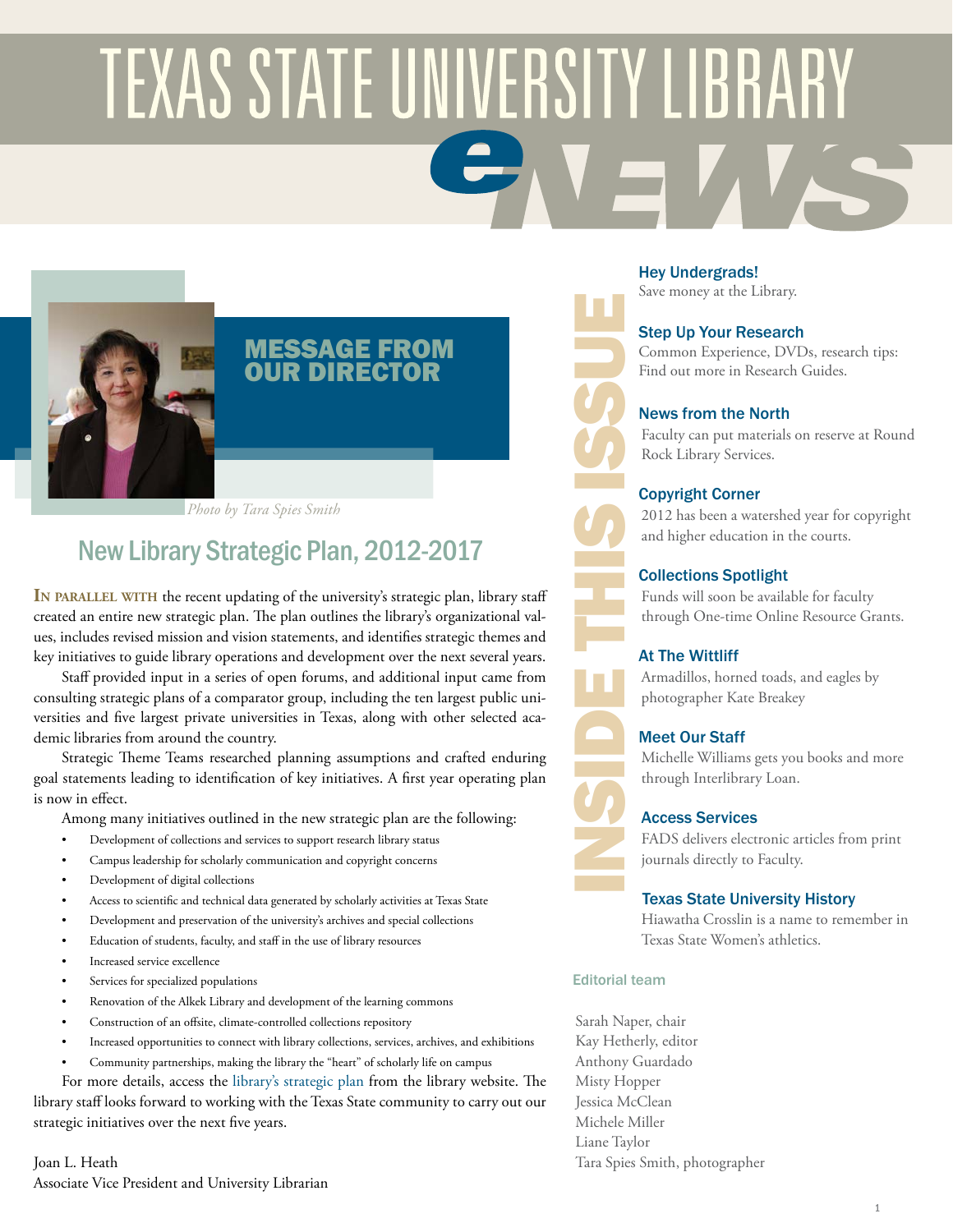# <span id="page-1-0"></span> HEY UNDERGRADS! *by Jessica McClean*



# Let the Library Save You Money *Photo by Tara Spies Smith*

**If your undergraduate** experience is anything like mine was, you're probably feeling the financial aid pinch in November. Fortunately for you, there are plenty of ways the library can help you save a little bit of money.

Printing is free, quick, and easy on the 2nd floor or in the computer lab on the 4th floor, and there's no limit to how many pages you can print. If you have a Windows-based laptop, take a look at the [instructions for wireless](http://www.library.txstate.edu/computers/wireless-printing.html)  [printing](http://www.library.txstate.edu/computers/wireless-printing.html) so you don't have to wait in line for a computer.

Instead of forking out for your favorite magazine this month, check the [Periodical](http://atoz.ebsco.com/Customization/Tab/3402?tabId=6463)  [List](http://atoz.ebsco.com/Customization/Tab/3402?tabId=6463) to see if the library has access to it through a database or if we subscribe to a print copy.

You'll find [current periodicals and bound vol](http://www.library.txstate.edu/about/departments/per.html)[umes dated 1960 and newer](http://www.library.txstate.edu/about/departments/per.html) on the 3rd floor. And while you're up there, head over to the Media section on the other side of the Reserve Desk—there are plenty of DVDs and CDs (or videos, cassettes, and LPs if you're so inclined) that you can check out for free. And don't forget [Interlibrary Loan](http://www.library.txstate.edu/about/departments/ill.html) if you want a particular title but don't find it in the catalog.

Finally, be sure to [check your library](https://catalog.library.txstate.edu/patroninfo) [account](https://catalog.library.txstate.edu/patroninfo) to see when your checked-out materials are due back, especially reserve materials, special materials, media, and equipment. Your savings won't seem so great if you end up paying late fees. Visit the [Lending Policies page](http://www.library.txstate.edu/about/departments/circ/lending-pol.html) for details on library fines.



<span id="page-1-1"></span>

STEP UP YOUR RESEARCH

*by Rory Elliott*

*Photo by Tara Spies Smith*

# Common Experience, DVDs, Research Tips: Find Out More in Research Guides!

**Do you have** a research project and don't know where to begin? Need to [create a bibli](http://libguides.txstate.edu/writing-citation-style-guide)[ography](http://libguides.txstate.edu/writing-citation-style-guide) in something called APA style and are utterly confused? Feel like watching a movie and want to learn more about the [DVDs](http://libguides.txstate.edu/content.php?pid=208562) you can borrow from the library? Check out [LibGuides,](libguides.txstate.edu) created by Alkek and Round Rock librarians. LibGuides are online research guides that compile all sorts of library resources like selected books, recommended databases, tutorials, RSS feeds, and video.

Our librarians have developed Research Guides on broad disciplines such as Marketing, Education, and Art & Design. These can point you to helpful resources for your research project. Other guides called Course Guides have been created for specific courses and assignments.

Search for a guide by clicking on the

'Research & Course Guides' tab in the middle of the [library homepage a](http://www.library.txstate.edu/)nd entering your subject or course number.

One new Research Guide is *[Common](http://libguides.txstate.edu/content.php?pid=331170)  [Experience 2012-2013 – A Global Odyssey](http://libguides.txstate.edu/content.php?pid=331170)*. This guide consolidates a wide range of print, electronic, and multimedia sources about this year's Common Experience book, *Where am I Wearing: A Global Tour to the Countries, Factories, and People that Make our Clothes*, and the greater theme of globalization.

A focus of the Common Experience guide is author Kelsey Timmerman. Find out all about this writer through links to interviews and articles, his blog, twitter feed, website, Facebook page, and Youtube channel. Book reviews and a reading/discussion guide to *Where am I Wearing* are also included as well as resources on global news and statistics,

country profiles, and cultures and languages.

The *Common Experience 2012-2013: A Global Odyssey* is just one of many guides created by Alkek and Round Rock Library staff to help with your research.



*Photo by Tara Spies Smith*

Reference and Instruction Staff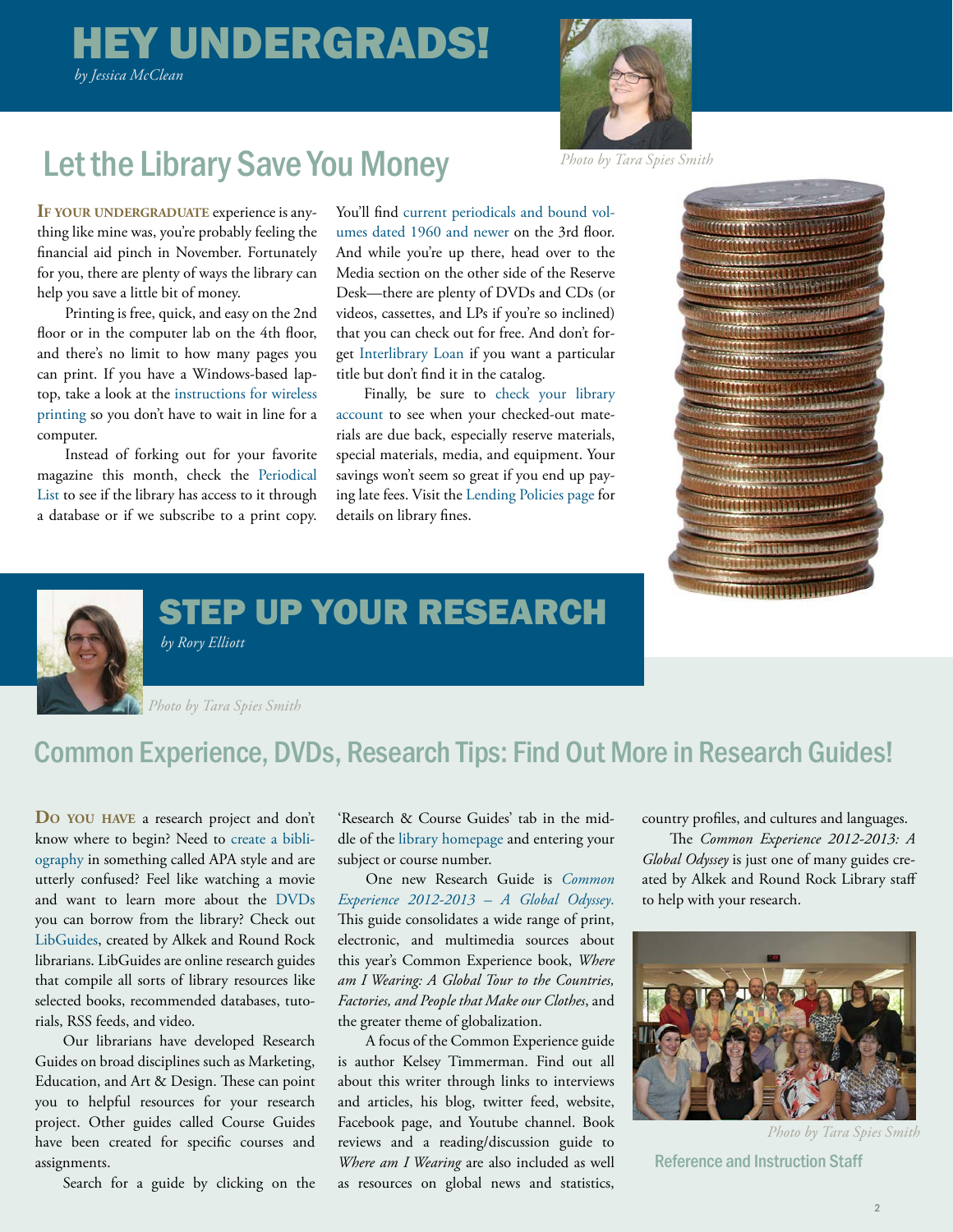# <span id="page-2-0"></span>NEWS FROM THE NORTH



*by Alan Matthews*

#### We Have Reserves at Round Rock!

**Here's a thought** for faculty with students at the Round Rock Campus. At the start of every semester your students scramble to access reading and research materials from your syllabi. Are you aware that items on physical reserve in San Marcos are generally *not* accessible from Round Rock? *Consider placing course materials on reserve at Round Rock Campus Library Services.*

We can place University Library items *and* personal items on reserve by request. This includes materials in San Marcos collections as well as the Round Rock stacks. We strive to process items for physical reserves within one business day of receiving the item(s) in our office. We are located in the Avery Building, room 255.

Current semester *physical* reserves are kept in the main office, room 255B. We can also assist you in placing items on e-Reserve. Drop the desired materials off at Round Rock Library Services during our [business hours](http://rrc.library.txstate.edu/about/hours.html), and we will send them via courier to be processed in San Marcos for placement on e-Reserve.

If you have questions about the reserve process, please feel free to drop by RRC Library Services and speak with me from 9:00am to 6:30pm, Monday through Thursday, and 9:00am to 4:00pm on Fridays. Alternately you may contact me by phone (512-716-4702) or [email.](mailto:rm67%40txstate.edu%0D?subject=) To find out more about reserves at Alkek Library in *San Marcos,* call 512-245-3894.

#### RRC Library Services. Come in and find out more.



<span id="page-2-1"></span>COPYRIGHT CORNER  *by Brad Nichols*

*Photo by Tara Spies Smith*

# "Watershed Year" for Higher Education and Copyright

**2012 may well** be remembered as a watershed year for the relationship between higher education and copyright law.

case, [AIME vs. Regents of the University of California](http://chronicle.com/blogs/wiredcampus/judge-dismisses-lawsuit-against-ucla-over-use-of-streaming-video/33513%20) , involving the use of streaming video on course management systems similar to TRACS, was recently dismissed. The court found in favor of UCLA, based on sovereign immunity grounds as opposed to copyright law. Earlier in the year, the [Georgia State decision](http://www.tc.umn.edu/~nasims/GSU-opinion.pdf) dealing with e-Reserves came out with a number of rulings favorable to academic libraries. Another **©**

The seven-year fight over Google's attempt to scan and digitize millions of books as part of its Google Library Project is one of the longest-run ning copyright battles of the web era. The company [recently agreed to settle a lawsuit](http://paidcontent.org/2012/10/04/google-and-publishers-settle-book-scanning-lawsuit/) launched by the Association of American Publishers, but a similar lawsuit with the Author's Guild is still under way—and now Google has just been given what looks like [some powerful ammunition from](http://arstechnica.com/tech-policy/2012/10/court-rules-book-scanning-is-fair-use-suggesting-google-books-victory/)  [a federal court i](http://arstechnica.com/tech-policy/2012/10/court-rules-book-scanning-is-fair-use-suggesting-google-books-victory/)n a related case involving a group of universities known collectively as the Hathi Trust, who were helping the search giant with its scanning program.

In that case, [Author's Guild vs. Hathi Trust,](http://www.scribd.com/doc/109647049/HathiTrust-Opinion) the most far reaching decision to date was announced on October 10th. The Court found that the defendants' digitization efforts constitute fair use and do not infringe copyright. The decision was largely based on findings that the digitization efforts were transformative in nature. Specifically, digitization of the 10 million plus volumes allowed for different uses, including text and data mining, increased search and find functions, and most importantly, in the Court's view, the unprecedented accessibility that such digitization provides to those with disabilities.

All of these recent decisions are subject to appeal, and, in fact, the Georgia State decision has already been appealed, so we will have to wait and see if they stand. For additional information on these recent developments and other news related to copyright, please visit the new [Copyright](http://copyrightroundup.wordpress.com/)  [Roundup Blog](http://copyrightroundup.wordpress.com/) on the Alkek Library website.

Please contact [Brad Nichols](mailto:jbn16%40txstate.edu?subject=) with any copyright related questions you may have.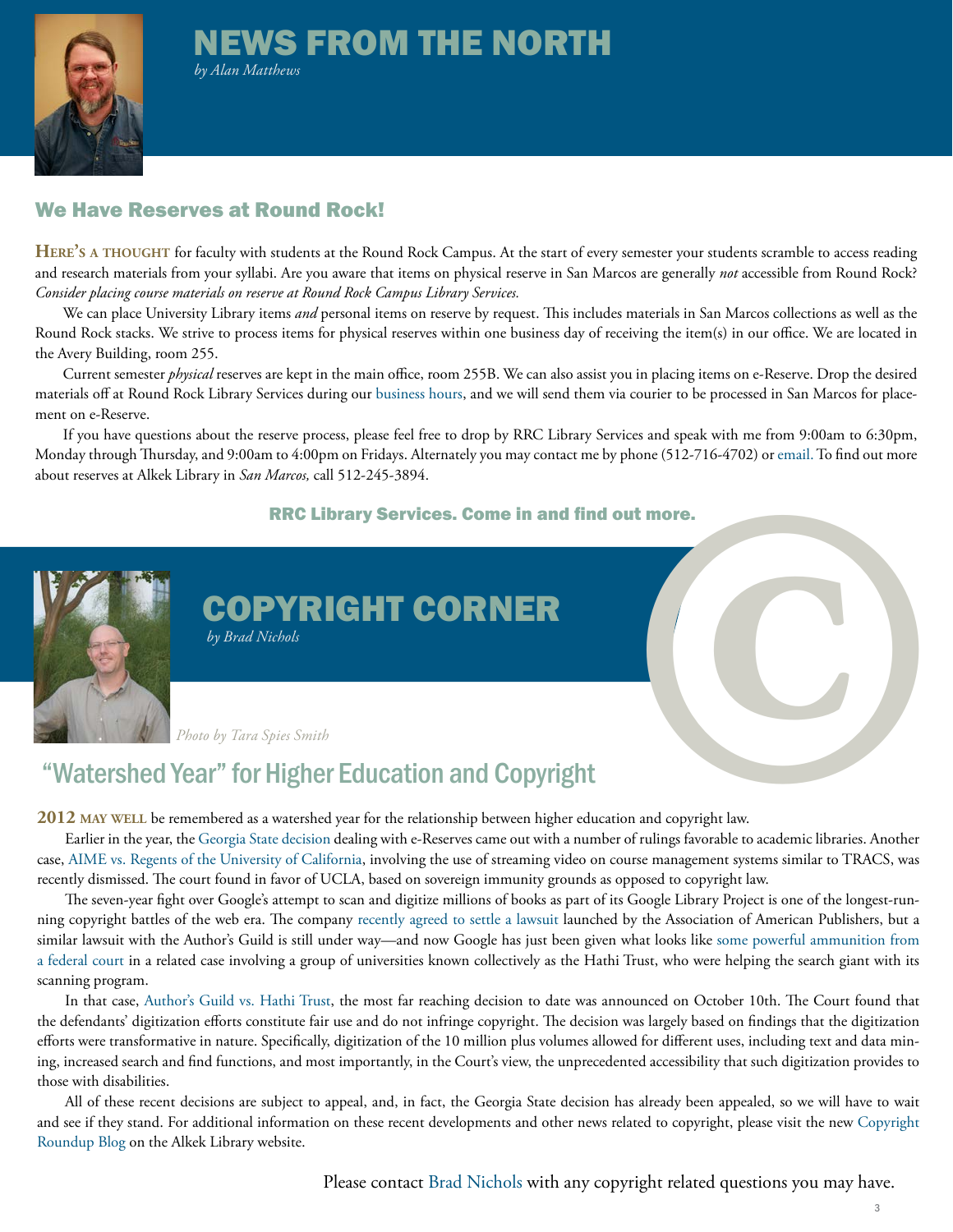# COLLECTIONS SPOTLIGHT

*by Liane Taylor*

## Resource Grants for Faculty

**Once again, the** library is making funds available for faculty to request [One-Time](http://www.library.txstate.edu/services/faculty/onetimegrants.html) [Online Resource Grants](http://www.library.txstate.edu/services/faculty/onetimegrants.html)**.** These grants fund new resources that strengthen research initiatives on campus. This year we were able to increase the amount available for the awards to \$160,000, which is \$10,000 more than we were able to offer during the last two years.

These funds are intended for larger digital collections (for example, primary source collections or electronic journal back files) that can be purchased one time and owned in perpetuity. Requests for ongoing subscriptions, regardless of the length of subscription, are not eligible for these funds. Resources requested must be Internet Protocol accessible and will be subject to license review. The proposed resource should cost more than \$3,000.

The library will open the grant period in early December 2012, and the proposals will be due mid-February in 2013. The resources will be accessible by May 2013.

<span id="page-3-0"></span>

*Photo by Tara Spies Smith*

If you have questions about these grants, such as eligibility or pricing, please contact your [subject librarian](http://www.library.txstate.edu/about/departments/acq/colldev/liaisons.html) or [Paivi Rentz](mailto:%20pr11%40txstate.edu?subject=) (512- 245-3009) for further information.

# <span id="page-3-1"></span>AT THE WITTLIFF



#### *by Michele Miller*





# Shadows Fill the Walls

**STEP INTO THE Wittliff galleries and lumi**nous silhouettes of creatures large and small surround you. Look and you can pick out an armadillo. A horned lizard and a hummingbird. There's a turkey vulture, antelope jackrabbits, several species of snakes, an eagle in full wingspan, a tiny bark scorpion… and, of course, a bobcat.

Over 200 images of southwestern animals and plants make up one of the most enthralling exhibitions ever presented by the Wittliff: *Las Sombras / The Shadows* by Kate Breakey. Breakey makes these pictures, called contact prints or photograms, the old-fashioned way in a darkroom—but without a camera. She compassionately poses her subjects on photographic paper, exposes them to light, and then develops the prints, which are literally their life-sized shadows. Some, like the coyotes and javelina, are so large, she has to use a child's wading pool as her developing tray.

Take home *Las Sombras / The Shadows* in [Kate Breakey's new book,](http://www.utexas.edu/utpress/books/brelas.html) part of the Wittliff's photography series published by the University of Texas Press. Following is an excerpt from the insightful introduction by poet and essayist Lia

Purpura:

"Finding a being's signature posture that gift belongs to the hand of Kate Breakey. Somehow, though her creatures are not living, she has made of them a presence. By heart, she's located their core dignity, and by eye, discerned the moment in which they might leap, wave, curl, or slink back into our world. The work collected in *Las Sombras / The Shadows*  feels both inevitable (it *had* to be made, and *exactly this way*) and, at the same time, as if it's always been with us—reverent and emotionally complex; peaceful yet humming with wildness; insistent and, as all vital art is, awaiting the companionship of a viewer."

Visit our [Exhibitions & Events page](http://www.thewittliffcollections.txstate.edu/exhibitions-events.html) to discover what else is happening at the Wittliff Collections. Admission is free.



*Bobcat (Lynx rufus)*, 36" x 25", by Kate Breakey, from *Las Sombras / The Shadows*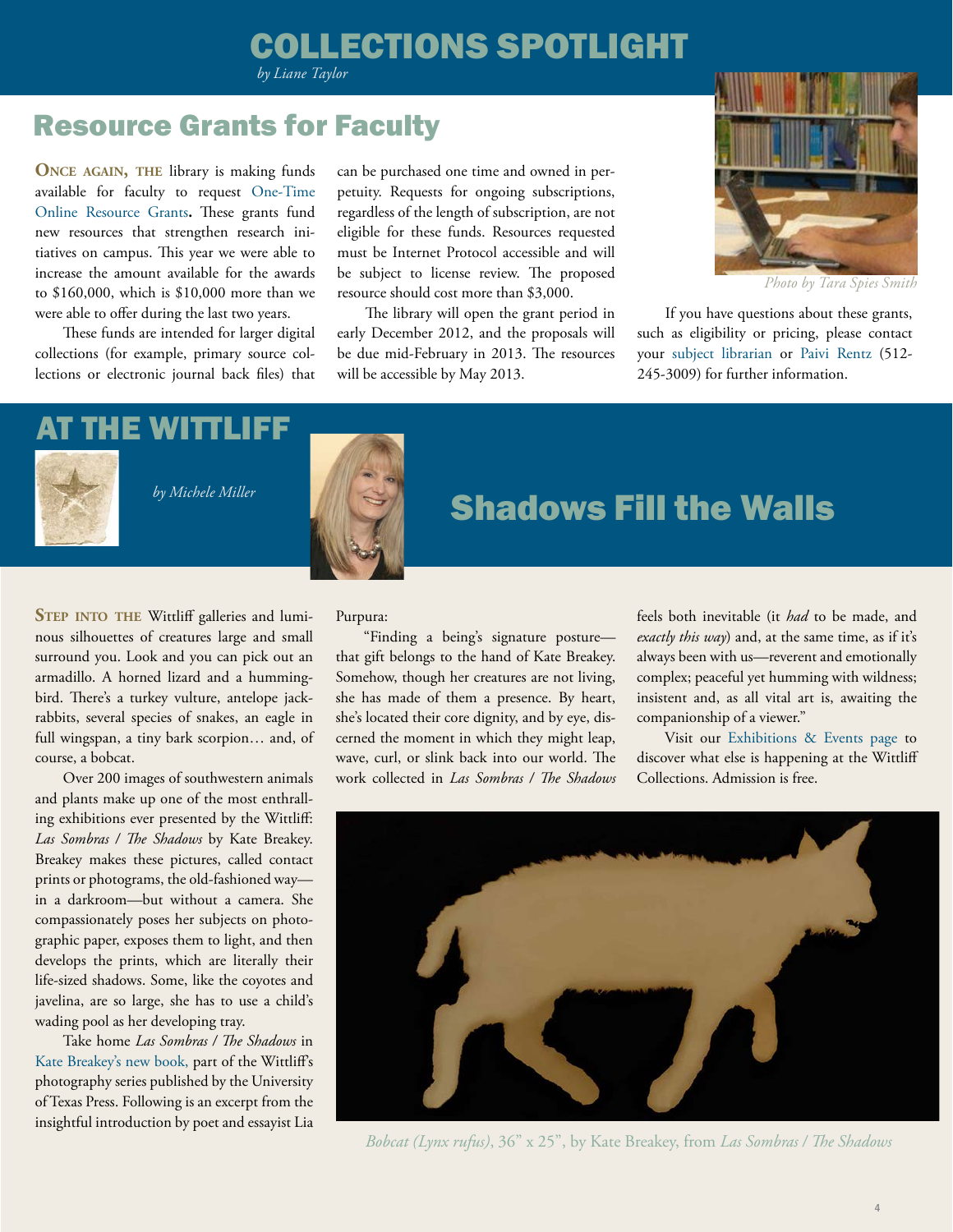<span id="page-4-0"></span>



*Photo by Tara Spies Smith*

#### Michelle Williams, Head Interlibrary Loan Assistant



# "I'm amazed at the generosity of libraries."

**Have you ever** ordered materials through [Interlibrary Loan](http://www.library.txstate.edu/about/departments/ill.html) (ILL)? If so, Michelle Williams is the one who got them for you. She communicates with libraries all over the country to get books, articles, and media materials for our library users.

Michelle speaks passionately about the free services the ILL unit offers. She emphasizes that Interlibrary Loan is available to all current students, faculty, and staff at Texas State. If our libraries don't have what you need, we can borrow from other libraries around the country to get not only scholarly books and articles, but also items for your entertainment, such as feature films on DVD, audio books, and music scores. "I love to see things come in from Harvard and other places that seem so far away! I'm amazed at the generosity of so many libraries," she says.

The process does take time. Allow one to two weeks for books and three to five business days for articles. If you need something sooner, Michelle recommends getting a free TexShare card from the circulation desk. Then you can go straight to another library, such as UT libraries, and get what you need right away.

*Photo by Tara Spies Smith*

Keep in mind that ILL is intended for short term loans of around 30 days. While some items can be renewed, Michelle doesn't recommend trying to order anything you'll need for a full semester, such as textbooks.

All [ILL requests](https://illiad.library.txstate.edu/illiad/) are made online, so you don't even have to come to the library. In fact, there is no public ILL office, but Michelle and her staff are always happy to meet you in the library if you have questions. Just ask at the circulation or reference desk on the 2nd floor. You can also [email](mailto:mw17%40txstate.edu?subject=) or phone ILL staff at 512-245-4893, or check the [FAQ section](http://www.library.txstate.edu/about/departments/ill/faq-ill.html) on their website. "People can get help in whatever way they feel most comfortable with," assures Michelle.

And Michelle clearly likes to help: "It feels good to know I was able to assist in providing books and articles that enrich the educational journey of our many students. I really do enjoy that. And I know they really do appreciate it, too."

ACCESS SERVICES



*by Jerry Weathers*

# Faculty: Now Get Print Articles Delivered Electronically

*Photo by Tara Spies Smith*

**Alkek Library now** delivers electronic copies of articles from our print journal collection right to your desktop. This service, called [Faculty Article Delivery Service o](http://www.library.txstate.edu/about/departments/ill/fads.html)r FADS, is available to faculty at both the San Marcos and Round Rock locations.

Simply use the Interlibrary Loan system to request any print article, by filling out an [online loan request](https://illiad.library.txstate.edu/illiad/) using your ILLiad account. The Interlibrary Loan staff will take your request and either digitize the article on demand if we subscribe to the journal in print

OR obtain the article via Interlibrary Loan if we do not subscribe to the journal. You will receive the article in a timely manner via your ILLiad account and can access the digital version on your desktop in your office or home—no more trips to the library to find and copy the article!

**Please note that electronic articles available in our [databases](http://catalog.library.txstate.edu/search/y), accessible from the [library website,](http://www.library.txstate.edu/) are not included in the FADS or ILLiad service.** The library licenses several thousand full-text e-journals,

<span id="page-4-1"></span>providing faculty with easy access to the journal literature at work and home or on the road.

The Faculty Article Delivery Service (FADS) is designed to fill the gap—providing access to articles in journals we subscribe to that are only in print**.** That means faculty now have desktop access to print and online articles from our library collection or from other libraries through Interlibrary Loan.

 If you have any questions, please feel free to contact the Interlibrary Loan office at 512- 245-4893 or via [email.](mailto:mw17%40txstate.edu.%20%20?subject=)